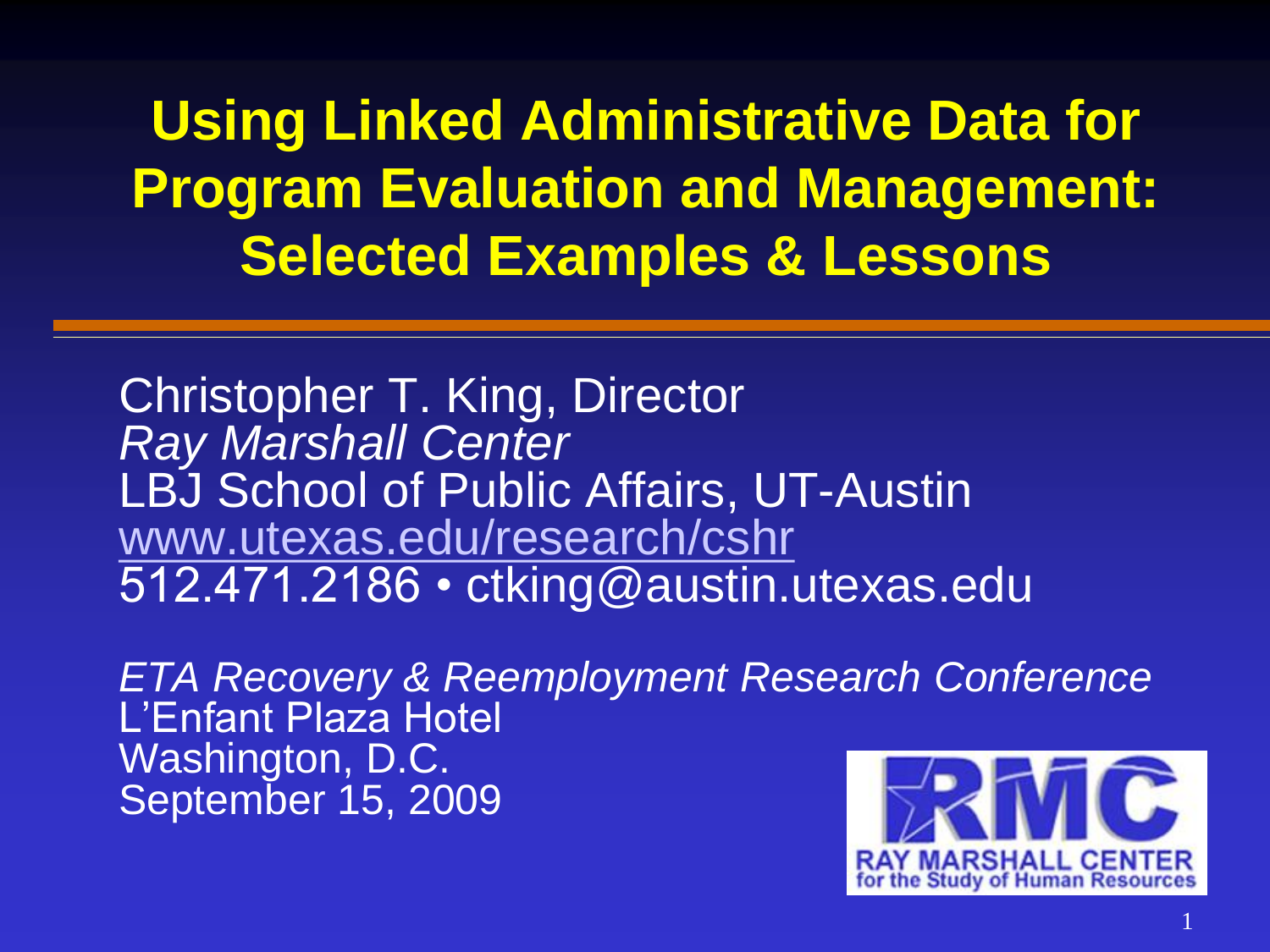### **Overview**

- ADARE launched in 1998 with 5 charter states (FL, GA, MD, MO & TX) with interest, capacity and expertise to link admin records for research, evaluation and performance management
- Key ADARE features: state/university partnerships; access to broad range of linked workforce and other files; longitudinal, individual-level data
- Most ADARE partners started years earlier: FL & MO in the 70s, MD & TX in the 80s, rest in the 90s

2

• Over time, ADARE partners have developed trust, credibility, capacity and solid MOUs & DSAs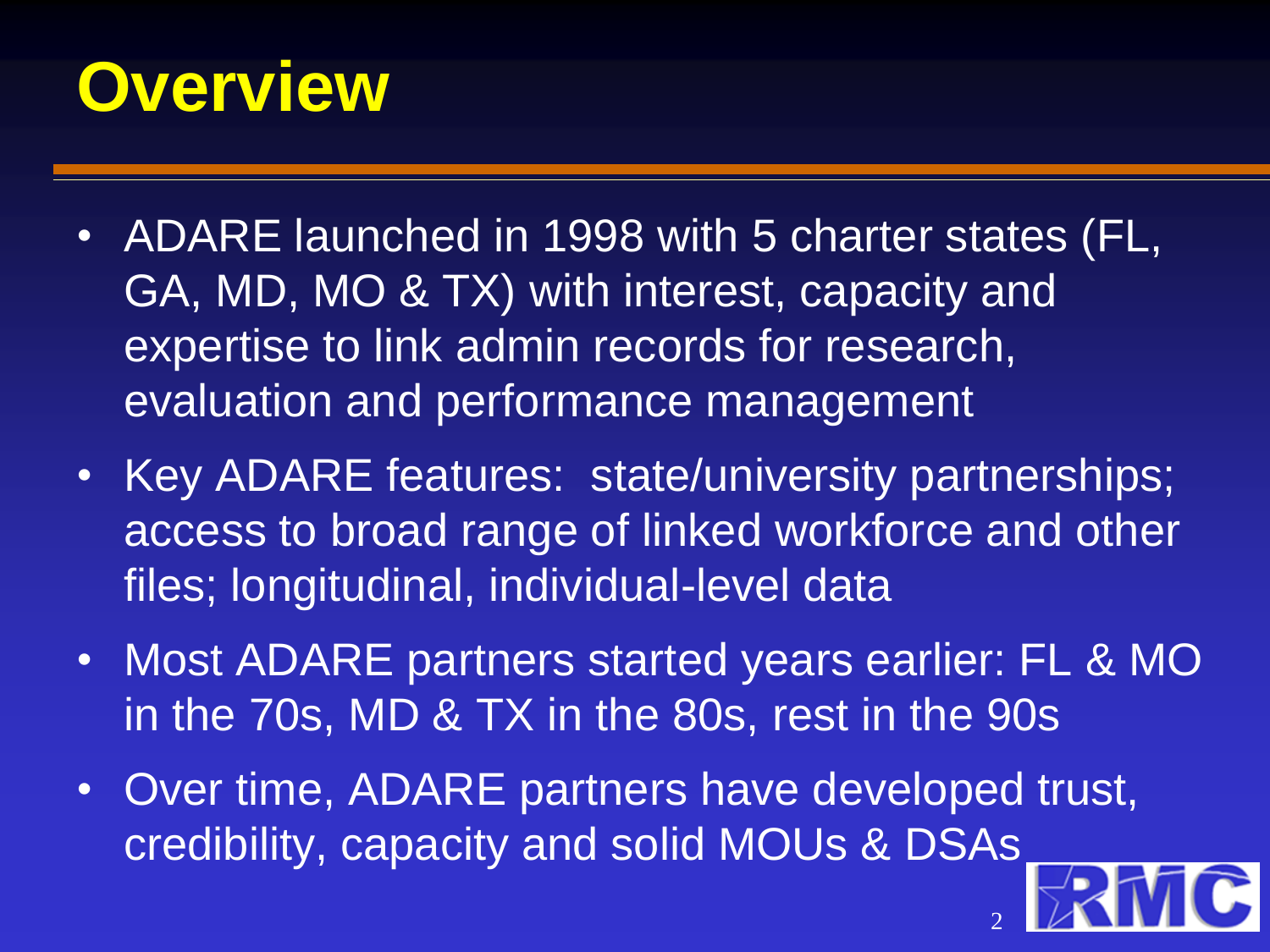# **ADARE Alliance Coverage**

#### ADARE states cover ~50% of U.S. labor force and are in all Federal regions [\(http://www.ubalt.edu/jfi/adare/\)](http://www.ubalt.edu/jfi/adare/).

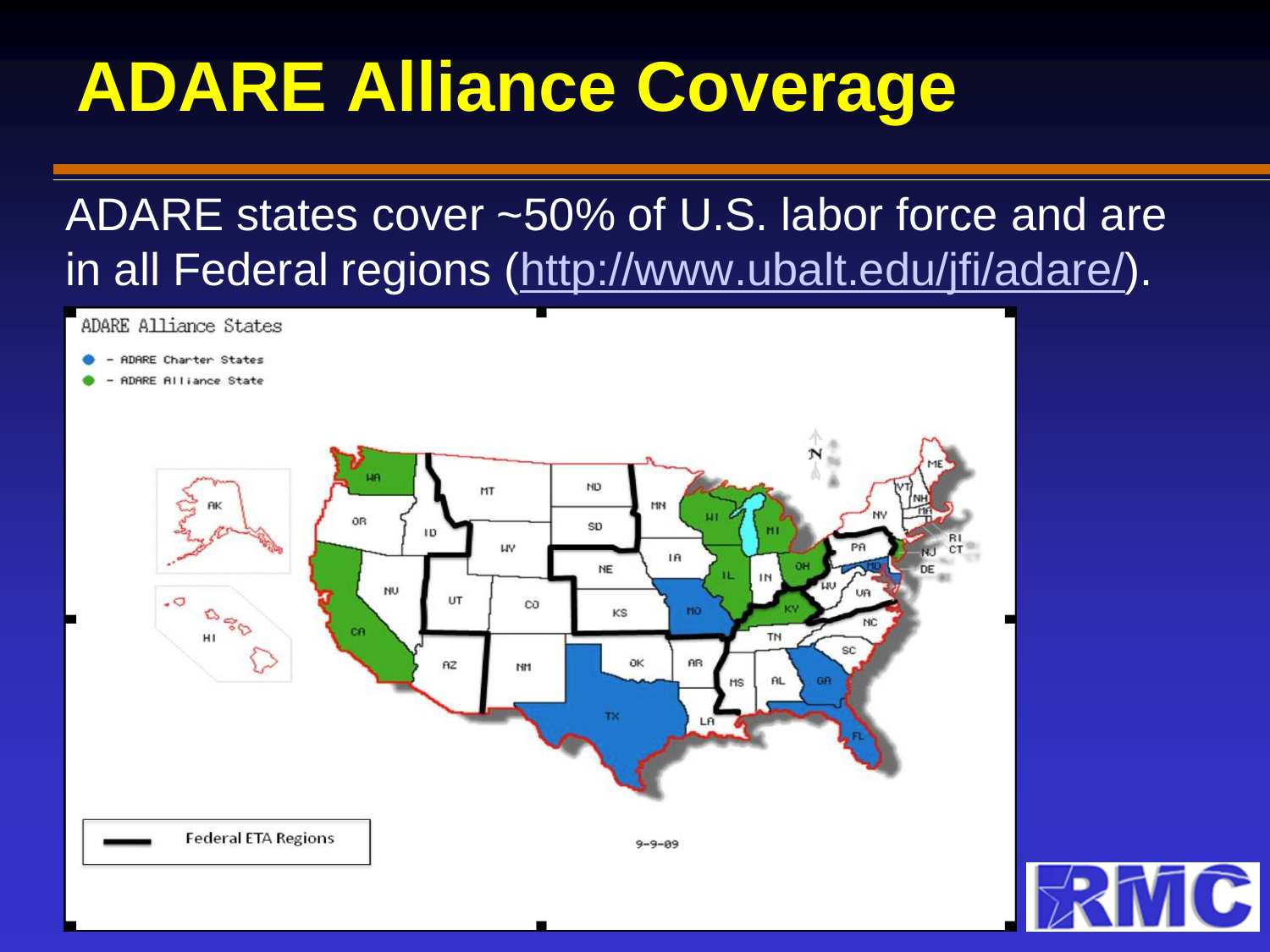# **Using Linked Administrative Data**

- ADARE partners also engage in related data projects (RMC table).
- Each requires in-depth knowledge of the data, policies & programs, plus quantitative expertise.
- Linked admin data helps researchers and state partners address broad ranging policy and program issues.

#### Related RMC Projects

- 1985: Texas Welfare-to-work evaluation
- 1989: Research on the feasibility of linking Texas Postsec Ed & UI records
- 1990s-2000s: Texas JOBS, JOBS/FSE&T & TANF reform evaluations
- 1993-95: Longitudinal IL & TX job training outcomes research
- 1998-03: Longitudinal FL & TX CTE participation and outcomes research
- 2001, 2008: TX workforce development ROI estimation
- 2004-09: NCP workforce evaluation
- 2004-05: 7-state WIA net impact estimation
- 2005-13: Texas Student Futures Project 4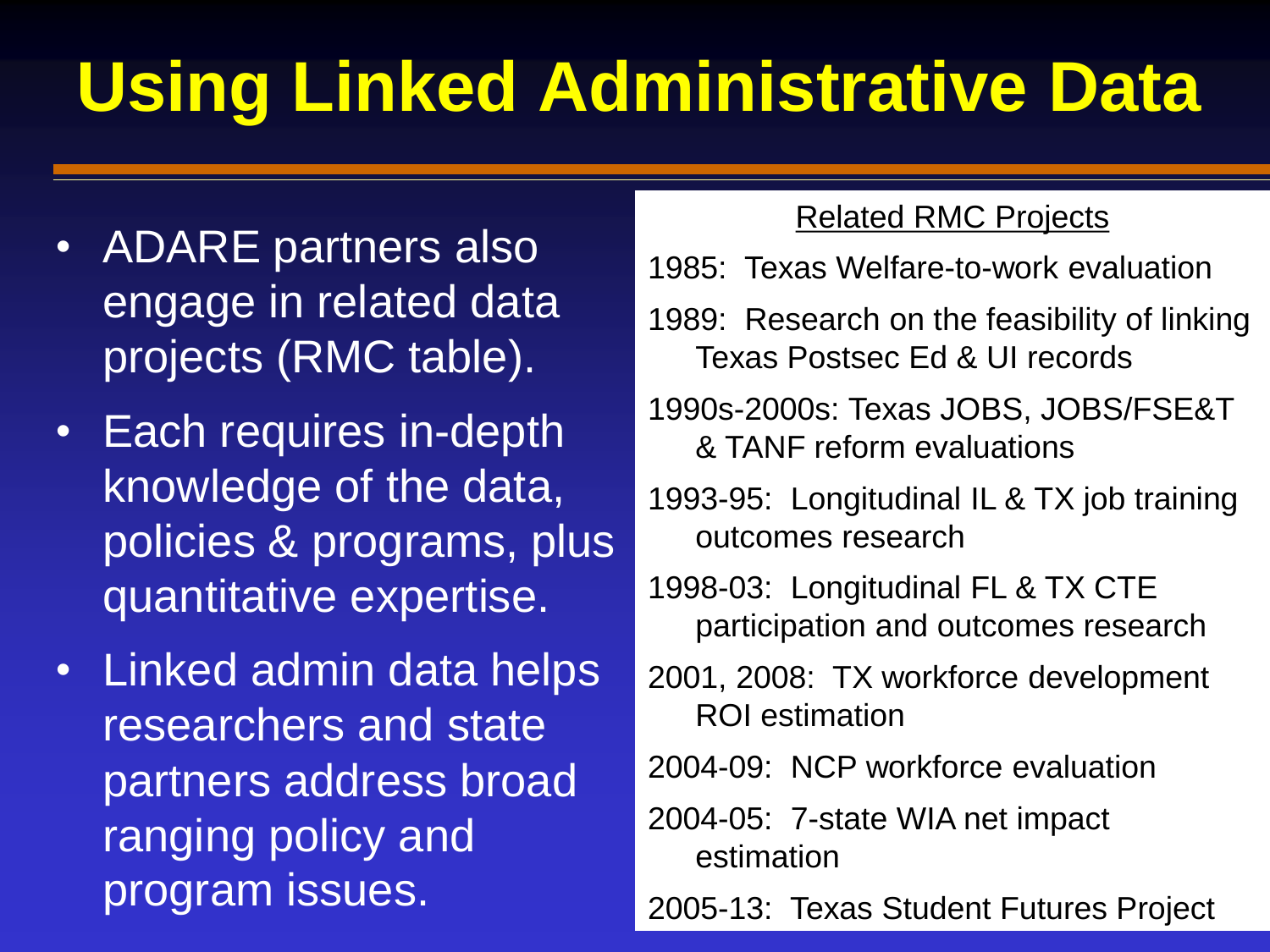### **What are earnings impacts for WIA adults and dislocated workers?**

Statistically significant earnings impacts found for WIA adults & dislocated workers, male & female, across 7 ADARE states.

|                                  | Adults                                | Dislocated Workers<br>$$951**$<br>$($47, n = 88,838)$ |  |
|----------------------------------|---------------------------------------|-------------------------------------------------------|--|
| Overall Impact                   | $$743**$<br>$($38, n = 98,074)$       |                                                       |  |
| <b>Impact Range among States</b> | $$182** - $1,230**$<br>$($39 - $111)$ | $\$221 - \$1,674**$<br>$($120 - $151)$                |  |
| Impact for Men                   | $$685**$<br>$($51, n = 41,974)$       | $$895**$<br>$($65, n = 44,648)$                       |  |
| <b>Impact for Women</b>          | $$786**$                              | $$1,008**$                                            |  |
|                                  | $($54, n = 56,100)$                   | $($68, n = 44,190)$                                   |  |

Note: \*\* =  $p$ <0.01, \* =  $p$ <0.05. Standard errors in parentheses, followed by total sample sizes.

Source: Hollenbeck, Schroeder, King and Huang, 2005

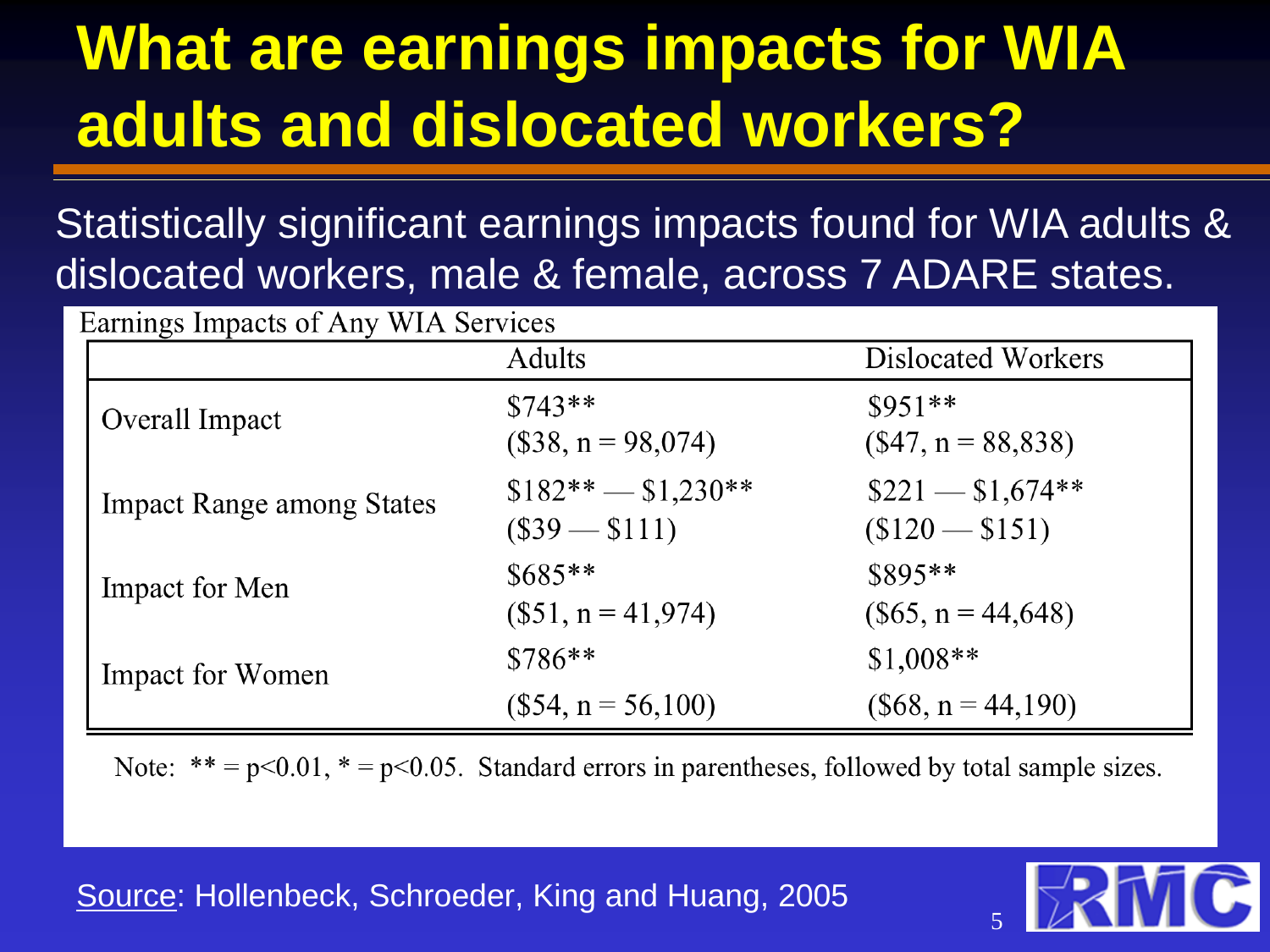### **Do sectoral workforce strategies improve long-term earnings?**

Net earnings impacts across all Capital IDEA trainees (75% in healthcare), whether or not employed, were large, statistically significant and long-lasting.



6

Source: Smith, King and Schroeder, 2008.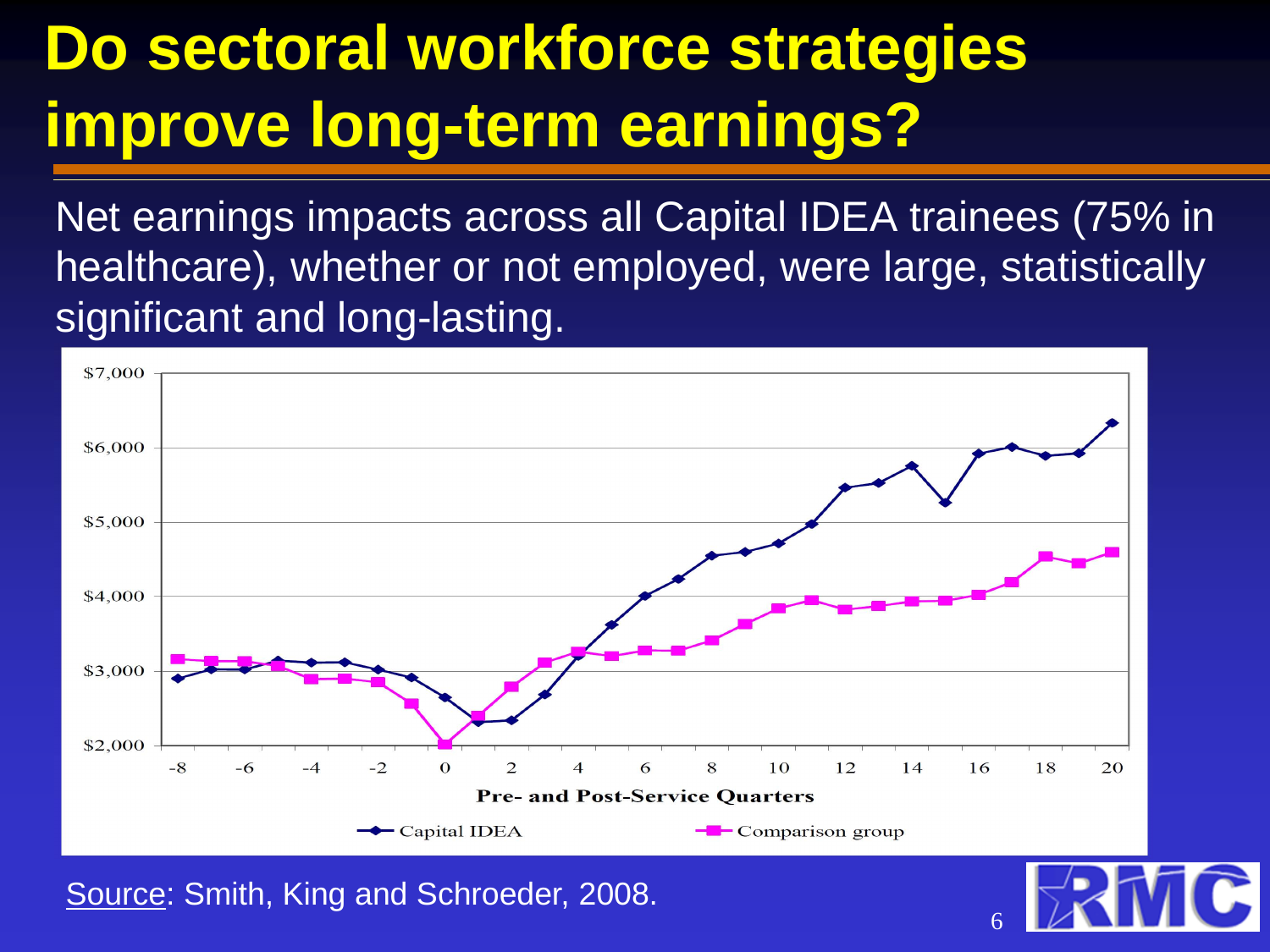## **Do sectoral workforce strategies affect UI benefit eligibility and receipt?**

Capital IDEA participation is also associated with *increased* UI benefit eligibility …

| <b>Cohort</b> | <b>Total</b><br><b>Participants</b> | Four<br>quarters<br>before<br>service | Last<br>quarter<br><sub>of</sub><br>service | <b>Second</b><br>quarter<br>after<br>service | <b>Sixth</b><br>quarter<br>after<br>service | <b>Tenth</b><br>quarter<br>after<br>service | <b>All</b><br>quarters<br>after<br>service |
|---------------|-------------------------------------|---------------------------------------|---------------------------------------------|----------------------------------------------|---------------------------------------------|---------------------------------------------|--------------------------------------------|
| 2003          | 184                                 | 65.8%                                 | $\bullet$                                   |                                              | 76.1%                                       | 71.2%                                       | 73.7%                                      |
| 2004          | 75                                  | $61.0\%$                              |                                             |                                              | 74.7%                                       | 73.2%                                       | 75.9%                                      |
| 2005          | 62                                  | 63.3%                                 | $\bullet$                                   | $\cdot$                                      | 82.3%                                       | 84.6%                                       | 81.7%                                      |
| Overall       | 321                                 | 64.2%                                 | $\bullet$                                   |                                              | 76.9%                                       | 72.4%                                       | 74.9%                                      |

and *reduced* UI benefit receipt, from 4.9% pre- to just 1.9% post-participation across all cohorts. (Gross, not net effects.)

Source: Smith, King and Schroeder, 2008.

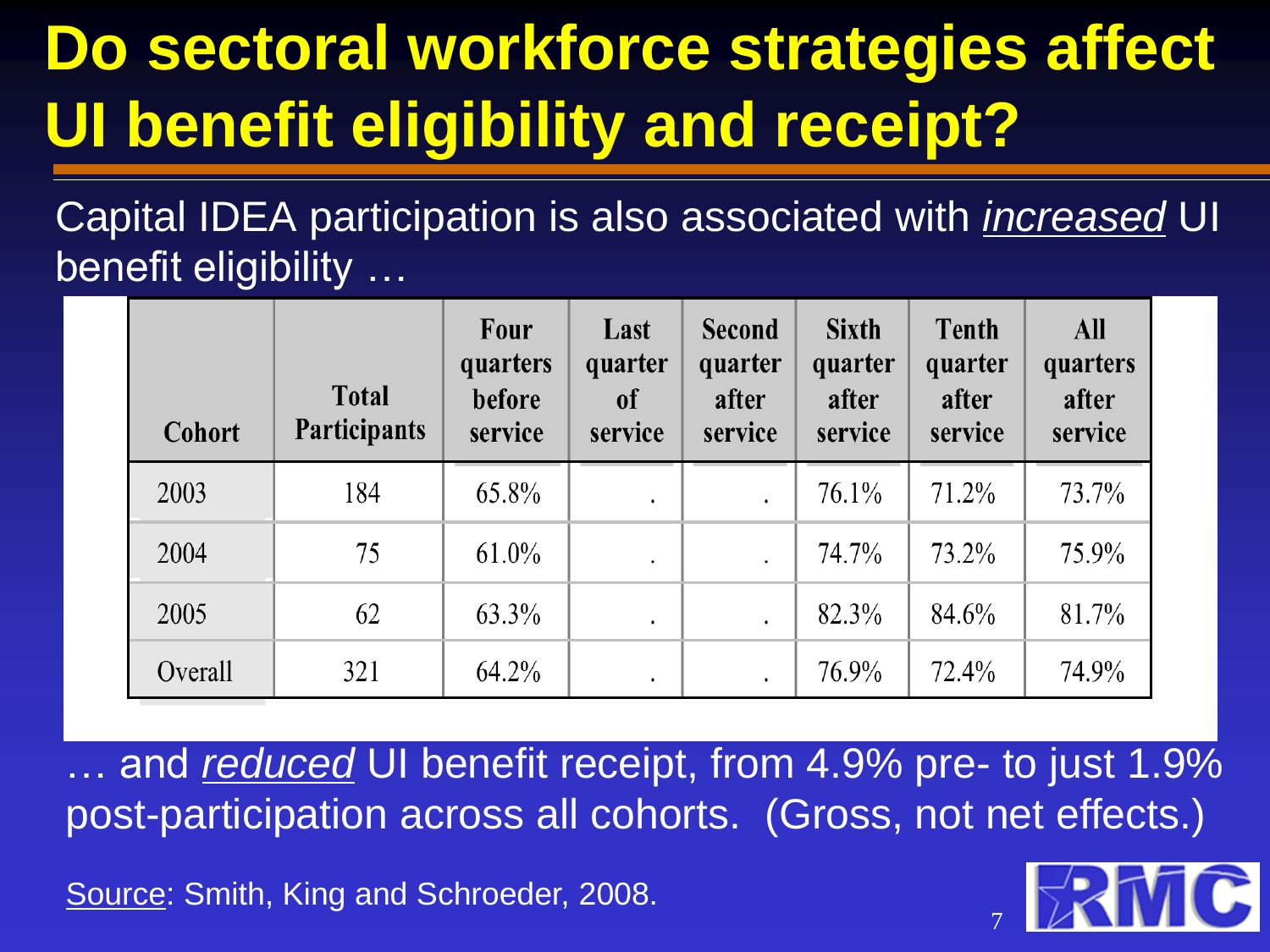### **What factors affect direct-to-college enrollment rates for graduates?**

#### **Major Factors Statistically Linked to 4-year Enrollment Odds**



http://centexstudentfutures.org/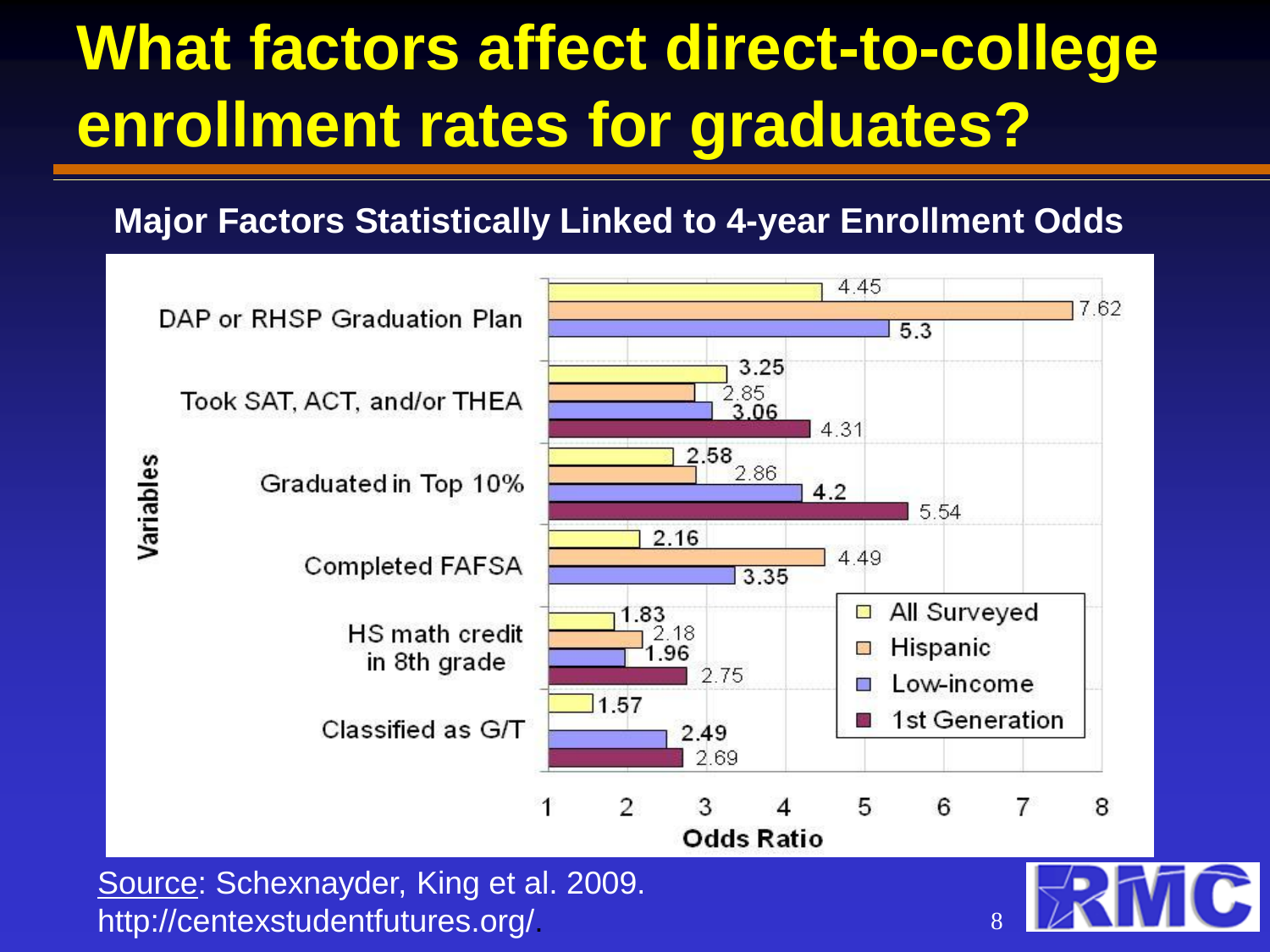# **What are key education and work outcomes of graduates over time?**



Source: Cumpton, Schexnayder & King 2009 (forthcoming).. http://centexstudentfutures.org/



l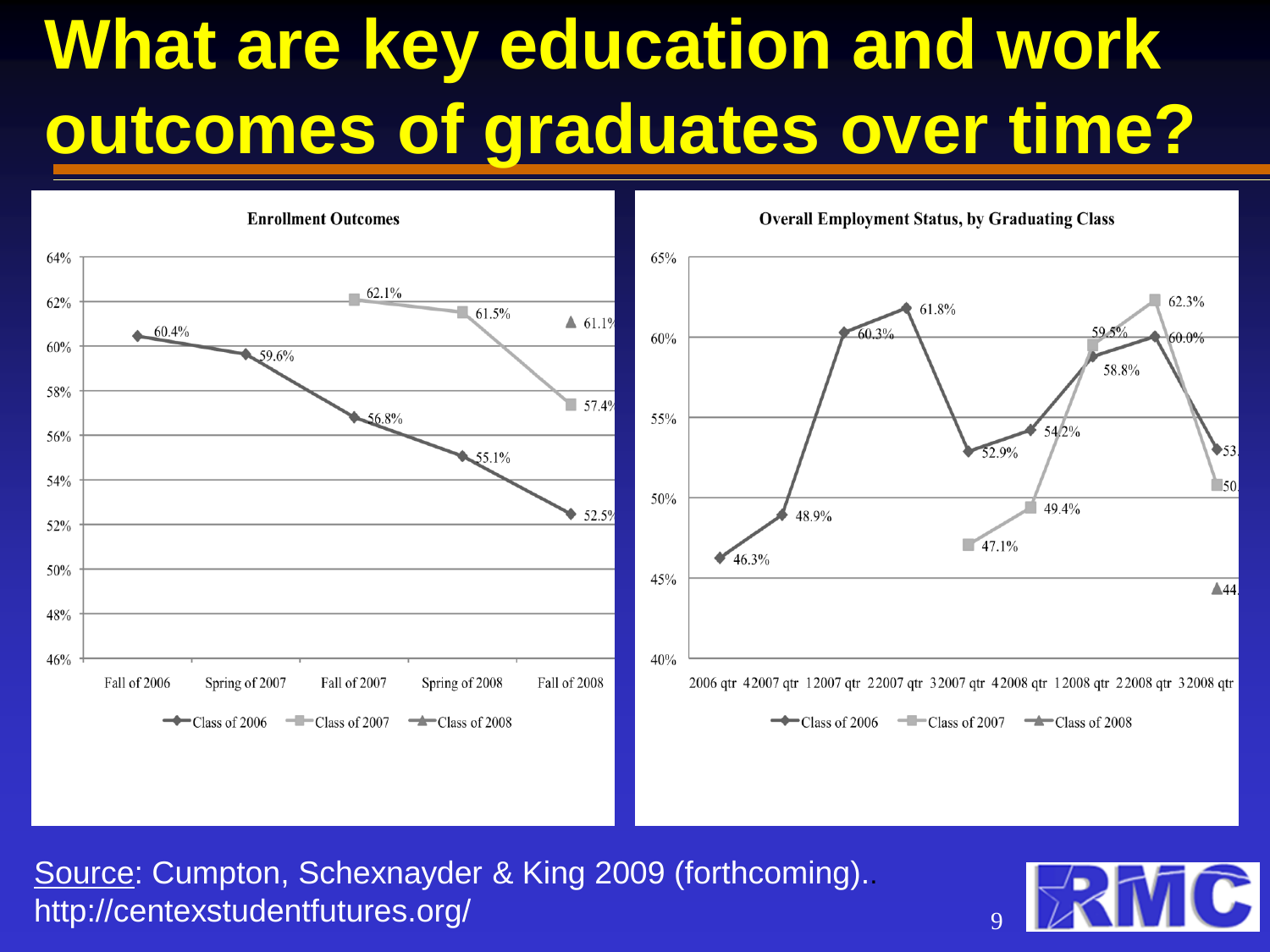## **Do comprehensive workforce investments yield returns? For whom?**

 annualized internal rates of return (IRR), range from 12% for 5-year ROI for Texas workforce investments, computed as taxpayers to 29% for participants.



Source: King et al. 2008.